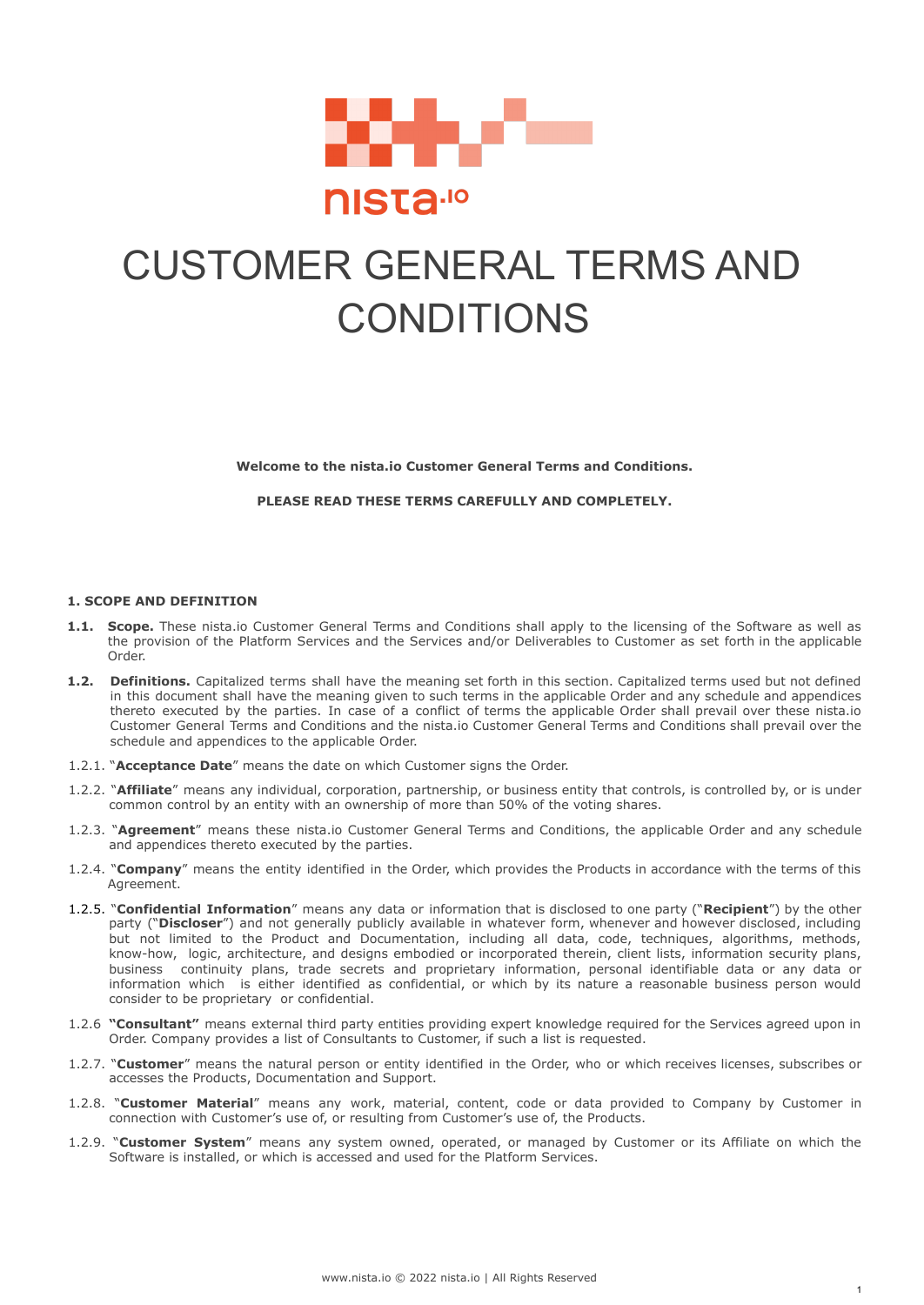- 1.2.10. "**Deliverable**" means any work or material (including software, reports, test cases, flow charts or documentation) delivered to Customer pursuant to this Agreement as described in or pursuant to the Order.
- 1.2.11. "**Documentation**" means Company's standard written user documentation, explanatory documents, notes and/or handbooks that describe the design, functions, operation, or use of the Products. The latest version of the Documentation applies.
- 1.2.12. "**Fee**" means any fees which Customer is required to pay in accordance with this Agreement.
- 1.2.13. "**Intellectual Property Rights**" or "**IP Rights**" mean any worldwide common law and statutory rights, whether arising under the state of applicable law or any other state, country, jurisdiction, government, or public legal authority, in particular associated with (i) patents, utility models, and invention disclosures and applications therefor, (ii) trade secrets, or proprietary information, (iii) copyrights, (iv) trademarks and service marks, (v) industrial designs, (vi) all rights in databases and data collections, (vii) all economic rights of authors and inventors, however denominated, (viii) rights to apply for, file for, certify, register, record, or perfect or any similar or equivalent rights to any of the foregoing, provided those rights or applications for any of those rights ( where such applications can be made) are capable of protection in the applicable jurisdiction.
- 1.2.14. "**Order**" means the order form, or any other document as agreed by the parties, specifying the options chosen by

Customer for the Products as well as Fees and additional conditions.

- 1.2.15. "**Parties**" means both Customer and Company together.
- 1.2.16. "**Platform Services**" mean any Software and/or Services made available by Company to Customer on a remote basis as identified in the Order.
- 1.2.17. "**Products**" mean collectively the Software, the Platform Services, Services and/or Deliverables provided by Company to Customer as identified in the Order.
- 1.2.18. "**Services**" mean any services performed to Customer pursuant to and as described in the Order.
- 1.2.19. "**Software**" means any software as standard computer program in executable code, including its components as well as all available technology adapters as set forth in the Order.
- 1.2.20. "**Support**" means standard support services in connection with the Software and/or the Platform Service provided in accordance with Company's Support plan and any applicable service level agreement if set forth in or attached to the Order.
- 1.2.21. "**Term**" means the duration of Customer's rights to use or access the Products including Support as set forth in the Order.
- 1.2.22. "**Third-Party Software**" means software not owned by Company and licensed to or used by Customer, regardless whether it is supplied by Company or a third party.
- 1.2.23. "**User**" means Customer's or Customer's Affiliate employees or contractors for whom the use of Product and Documentation is licensed or subscribed for. Users are Customers.
- 1.2.24. "**Feedback**" means any suggestions, enhancement requests, communications, recommendations or other advice relating to the Products or Documentation.

### **2. IP RIGHTS**

- **2.1. Ownership.** Company retains all rights including all IP Rights, in and to the Products and its Confidential Information and Customer shall retain all rights in and to the Customer Systems, Customer Materials and its Confidential Information. The Products are made available on a limited license or access basis, and no ownership right is conveyed to Customer, irrespective of the use of terms such as "purchase" or "sale". Customer may not remove, alter, or obscure any proprietary rights notices contained in or affixed to the Products. Except for the rights expressly granted in this Agreement, no license or right is granted to Customer by Company by implication or otherwise.
- **2.2. Customer Material.** For the sole purpose of providing the Products, Customer hereby grants to Company and its Affiliates and subcontractors a worldwide, non-exclusive, revocable license to use Customer Materials during the Term. Customer shall ensure that its use of the Products and all Customer Materials are at all times compliant with applicable local, state, federal and international laws and regulations.
- **2.3. Open Source Component.** Customer acknowledges that certain software components of the Product may be covered by open source licenses as promulgated by the Open Source Initiative or by the Free Software Foundation. To the extent required by such open source license, the terms of such license will apply to such open source component in lieu of the relevant provisions of this Agreement. If such open source license prohibits any of the restrictions in this Agreement, such restrictions will not apply to respective open source component. Company shall provide Customer with a list of open source components upon Customer's request.
- **2.4. Feedback.** Customer or its Users may submit Feedback. To the extent that Customer has the right, Customer assigns to Company all rights in and to any IP Rights associated with Feedback that it or its Users provide to Company. The Company may use the assigned rights in every manner (including adaptation, reproduction, editing, alteration, addition to and/or deletion from, rearrangement, transposition, translation of Products and Documentation) and exploit the Feedback in every possible way. Customer agrees not to enforce, and otherwise waives to the fullest extent legally possible, any rights that it or the User may have now or in the future in respect of such Feedback.
- **2.5. Data.** Company may aggregate the metadata and usage data of Customer or User collected or otherwise made available through the Products so that the results are non-personally identifiable with respect to Customer or User ("**Aggregated Data**"). Furthermore, Company collects Sensor Data made available by Customer ("**Sensor Data**"). In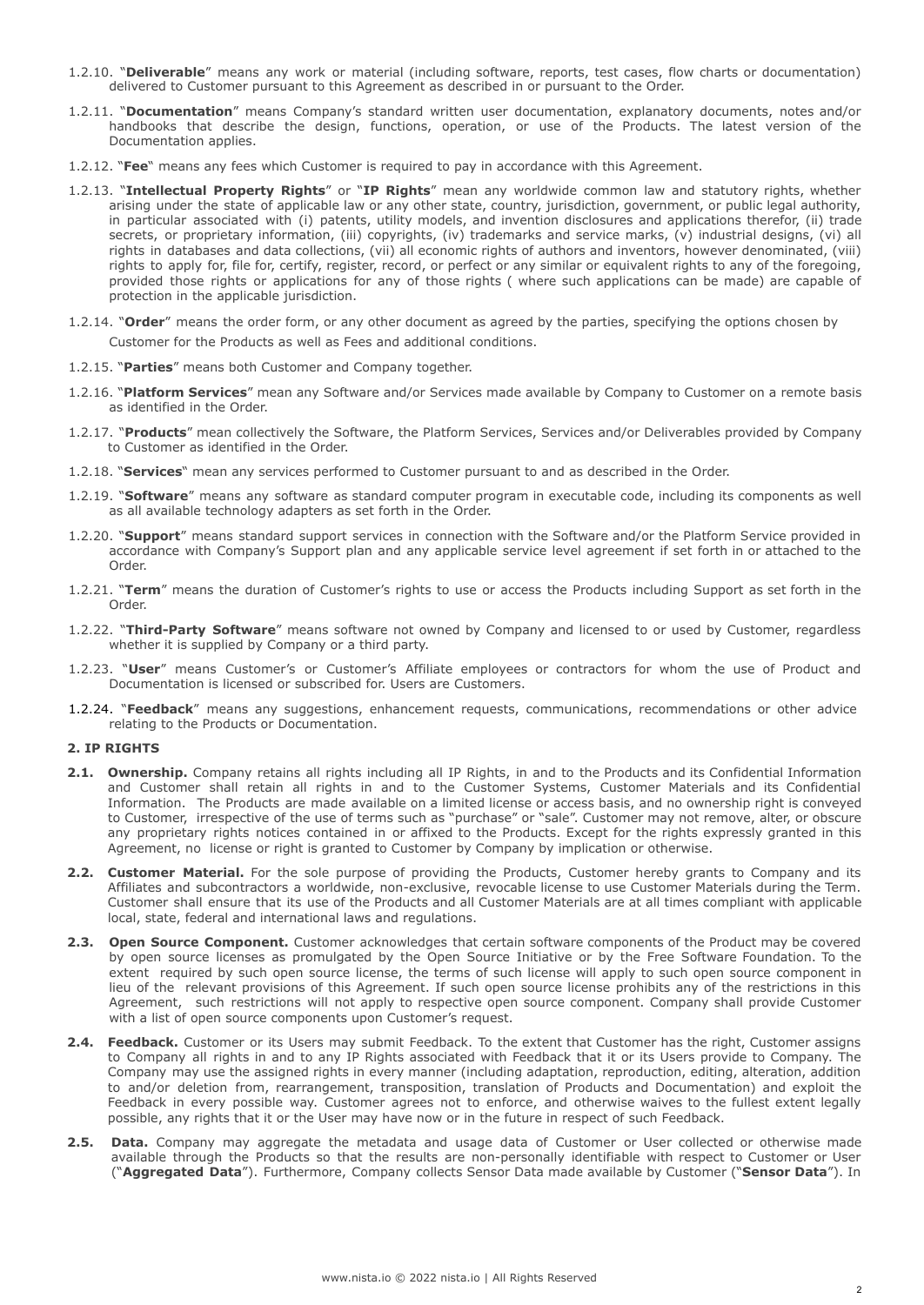order to provide Services agreed upon in Order, Company can transfer selected parts of this data to Consultants for further use. Both, Sensor Data and Aggregated Data will be deemed Company's Confidential Information, and Customer acknowledges that Company may use the Sensor Data and Aggregated Data, both during and after the Term, (i) for its own internal, statistical analysis, (ii) to develop and improve the Products, and (iii) to create and distribute reports and other materials regarding use of the Products. Company may not publicly identify Customer as the source of any Aggregated Data.

**2.6. Contractual Penalty.** Customer shall pay the Company a contractual penalty in the amount of EUR 10.000,00 for each violation of the aforementioned provisions irrespective of fault. This contractual penalty clause does not exclude claims for further damage. However, the contractual penalty is payable only once per violation, irrespective of more than one contractual penalty clause applicable for the violation between the parties.

### **3. PRODUCT USAGE**

- **3.1. Usage Rights.** Subject to payment of the Fees by Customer and subject to continuous compliance with the Agreement, Company hereby grants to Customer a limited, non-exclusive, non-transferable, non-sublicensable right to use the Products by its Users in accordance with this Agreement and the Documentation during the Term, solely for Customer's internal business purposes. In addition, and unless otherwise specified in the Order, Company shall perform the Services, and shall provide the Deliverables as described in the Order on a time basis.
- **3.2. Delivery.** Company shall execute, perform or otherwise make available the Software electronically and the Platform Services over the Internet and shall deliver the applicable login instructions to the email address(es) provided in the Order. Services are provided remotely if not specified otherwise in the Order.
- **3.3. Restrictions.** Customer shall not allow or assist any third party to and shall be responsible for ensuring that its Users in particular do not (i) modify, adapt, translate, create derivative works of, reverse engineer, decompile, disassemble, reproduce or otherwise attempt to derive the source code of, any part of the Products, any header files or class libraries contained in any part of the Products or any underlying ideas, algorithms, file formats, (ii) sell, resell, license, sublicense, distribute, transfer or provide access to a third party, rent or lease any part or include the Products in a service bureau or outsourcing offering, or otherwise encumber the Products with any lien or grant or allow third parties the registration of a security interest, time share or offer as a service, (iii) use the Products for the benefit of any third party, publish or otherwise disclose to any third party any results of any benchmark or other performance tests of the Products or publicly disseminate information regarding the performance of the Products or incorporate the Products or any part of it into a product or service provided to third parties, (iv) remove, alter, or obscure any proprietary rights notices contained in or affixed to the Products, (v) interfere with any access limitation mechanism in the Products or otherwise circumvent mechanisms in the Products intended to limit the scope of use or to try to gain unauthorized access to or disrupt any service, device, data, account or network, (vi) use the Products in a way prohibited by law, regulation, governmental order or decree, or to violate the rights of others, (vii) spam or distribute malware in a way that could harm the Products or impair anyone else's use of it and (viii) use the Products in a way that could potentially harm the Company or its interests.
- **3.4. Backup.** Customer shall not make copies of the Software. Nothing herein shall limit or restrict Customer from providing Users with copies of the Documentation for their internal business use, in connection with the license granted in this section.
- **3.5. Support.** Subject to payment of the Fees by Customer and subject to continuous compliance with the Agreement, Company provides Customer with Support for the Software and/or the Platform Services during the Term as described in the Order. If not otherwise stated in the Order, Gold Support Plan applies. Company may access Customer's Platform Services account or request access to the Software in order to respond to support requests.
- **3.6. Usage Scope and Verification.** Only Customer and its Users may access and use the Products within the authorized scope of this Agreement and Customer is responsible for all Users' compliance in accordance with this Agreement.
- **3.7. Hosting Platform Provider.** In order to provide the Platform Services, Company uses third party Platform hosting providers. Company's platform hosting providers are identified in the applicable Platform Service infrastructure. Company may change, discontinue or replace platform hosting providers from time to time, provided there is no material change to, discontinuation or termination of the Platform Service or applicable data protection and IT-security standards.
- **3.8. Third-Party Software.** Customer is solely responsible for the installation, maintenance, repair, use, and upgrade of Third-Party Software the Products are used with. Company disclaims all warranties or statutory guarantees of any kind with respect to such Third-Party Software. Customer is liable for any damage resulting out of the use of Third-Party Software together with the Products.
- **3.9. Evaluation or Beta License.** If Products and Documentation are provided to Customer for evaluation, beta, or release candidate purposes, Company grants to Customer a limited, nonexclusive, non-transferable evaluation license to use the Products and Documentation solely for evaluation prior to purchase or implementation ("**Evaluation License**"). The Evaluation License shall terminate immediately upon notice from Company in its sole discretion. Notwithstanding any other provision contained in this Agreement, the Products and Documentation provided pursuant to an Evaluation License are provided to Customer "AS IS" without indemnification, support, or warranty of any kind, express or implied. In case of conflict with any other provisions of this Agreement, this section shall prevail for Evaluation Licenses only.

#### **4. FEES**

**4.1. Payment.** Except as otherwise set forth in the Order, Fees are due and payable thirty (30) days after Customer's receipt of an undisputed invoice. Invoices are deemed to be accepted if not disputed in writing within ten (10) days after receipt. Customer shall provide Company with accurate billing and contact information and notify Company of any changes to such information. All Fees are provided for the Term as set out in the Order and are non-refundable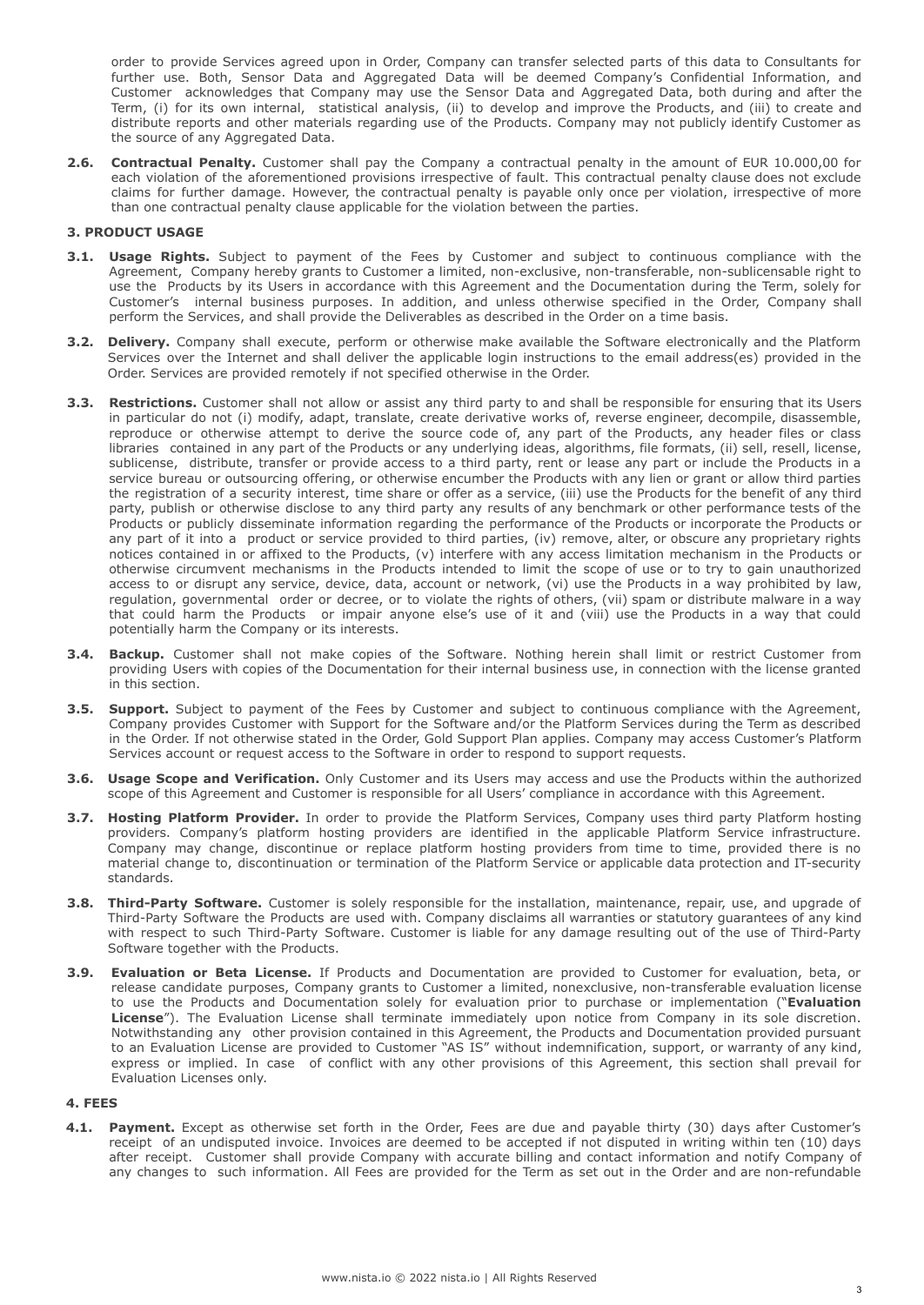and non-cancellable except as otherwise set forth herein. If Customer fails to pay, Company shall be entitled, at its sole discretion, to: (i) suspend provision of the Products until Customer fulfills its pending obligations; (ii) charge Customer an interest rate in accordance with 4.3 (Interest) below; and (iii) terminate this Agreement. Should Company be required to begin an action against Customer to collect any payment due, Customer shall pay all costs of collection together with interest, and legal and other administrative fees. If Customer exceeds the license capacity designated in the Order, in addition to Company's other remedies, Customer will be charged additional fees.

- **4.2. Fee Modification.** The Fees are in consideration of the current version of the Products and Customer acknowledges that it is not relying on future availability of any Products beyond the current Term or any Product upgrades or feature enhancements in consideration of the Fees paid for the Term. Upon the renewal of the Order, Company reserves the right to modify the Fees payable by Customer upon ninety (90) days' prior the end of the current Term and written notice to Customer.
- **4.3. Interest.** If any sum payable under this Agreement is not paid when due, without prejudice to Company's other rights under this Agreement, that sum will bear interest from the due date until the date when payment is received by Company, both before and after any judgment at the rate of nine point two percent (9.2%) above the base interest rate or four percent (4%) per year if there is no fault in the delay. In the event Customer in good faith disputes any amount due under any invoice issued by Company, Customer shall pay the undisputed amount, and the parties shall use diligent efforts to resolve any such dispute.
- **4.4. Taxes.** All payments, Fees, and other charges payable by Customer to Company under this Agreement are exclusive of all sorts of taxes, levies, and assessments of any jurisdiction if not specified in Order. Customer shall bear all such taxes, levies, and assessments imposed on Customer or Company arising out of this Agreement, excluding any tax based on Company's net income. If any deduction or withholding is required by law to be made by Customer, the amount of Fees shall be increased to the amount which, after making any deduction or withholding, leaves the amount equal to Fees which would have been due if no deduction or withholding had been required. Prior to any deduction or withholding, Customer shall inform Company about the amount of such deduction or withholding and shall request from Company a tax residency certificate, or any other documents required by law, to claim an exemption from or reduction of any such deduction or withholding. Customer to whom the deduction or withholding applies, shall pay to the relevant taxation authority, or other authorities, as appropriate, the applicable amount of the deduction or withholding, and furnish to Company all documents confirming such deduction or withholding. These documents should include, to the extent existing, any evidence necessary to ensure utilization of tax credit by Company. Company will repay to Customer the portions of a gross-up amount which led to an effective tax saving because of tax credit available to Company.
- **4.5. Expenses.** Except as otherwise set forth in the Order, Customer shall reimburse Company for actual travel and living expenses of its personnel engaged in the performance of the Services at locations other than Company facilities, together with other out-of-pocket expenses incurred in connection with performance of the Service. Company shall endeavor to adhere to travel policies reasonably promulgated by Customer.

#### **5. WARRANTY AND LIABILITY**

- **5.1. Representation.** Each party represents that it has validly entered into this Agreement and has the legal power to do so.
- **5.2. Warranty.** Company warrants to Customer that the Services will be performed in a professional and workmanlike manner, and that the Deliverables will conform in all material respects to the Documentation or specifications set forth in the Order. Company shall not have any obligation under this section to the extent a nonconformity of the Products are the result of (a) the Products having been modified, repaired, or reworked by any party other than Company or a third party on behalf of Company, (b) any use of the Products in conjunction with another product or service of a third party, (c) any damage to the Products by power failure, fire, explosion, or any act of God or other cause beyond Company's reasonable control, or (d) any use of or access to the Products not in conformance with the Documentation. Warranty is fully excluded in cases of Evaluation, Beta or free-of-charge (trial) use of the Products. In any case, the Customer must prove that there is a non-conformity to the Documentation or specifications set forth in the Order. Any assumption by law that the non-conformity already existed at the moment of transfer of the Products is excluded.
- **5.3. Reprimand Duty.** With regard to the Products the Customer is obliged to examine and give notice of non-conformities in accordance with section 377 of the Austrian Commercial Code, otherwise the legal consequences of this provision apply.
- **5.4. Remedy.** If the Product does not conform to the warranty as provided in 5.2 (Warranty), Company will use commercially reasonable efforts to correct the non-conformity causing the warranty failure in the Product provided the failure can be recreated by the Customer or Company. Customer shall notify Company in writing, specifically describing the non conformity within the warranty period and Company shall verify the existence of such non-conformity before Company proceeds the correction. For any breach of 5.2 (Warranty), Customer's sole and exclusive remedy will be as described in this section. Other claims are excluded.
- **5.5. DISCLAIMER.** Except as expressly provided in 5.1 (Warranty) and to the maximum extent permitted by applicable law, the Products are provided by Company "AS IS", and neither Company nor its third-party licensors, employees, agents or representatives make any other representations or warranties of any kind, whether express or implied, including warranties arising under statute, usage, trade custom, accuracy, or out of title, course of dealing, performance or otherwise. Company disclaims all warranties, representations, or conditions relating to the products including, warranties of merchantability, or fitness for any intended or particular purpose. Company does not guarantee that the products will be free of defects, run error-free or uninterrupted or meet customer's requirements.

# **5.6. LIABILITY**

5.6.1. Notwithstanding any provision of this Agreement to the contrary other than Subsection 5.5.2 below and to the extent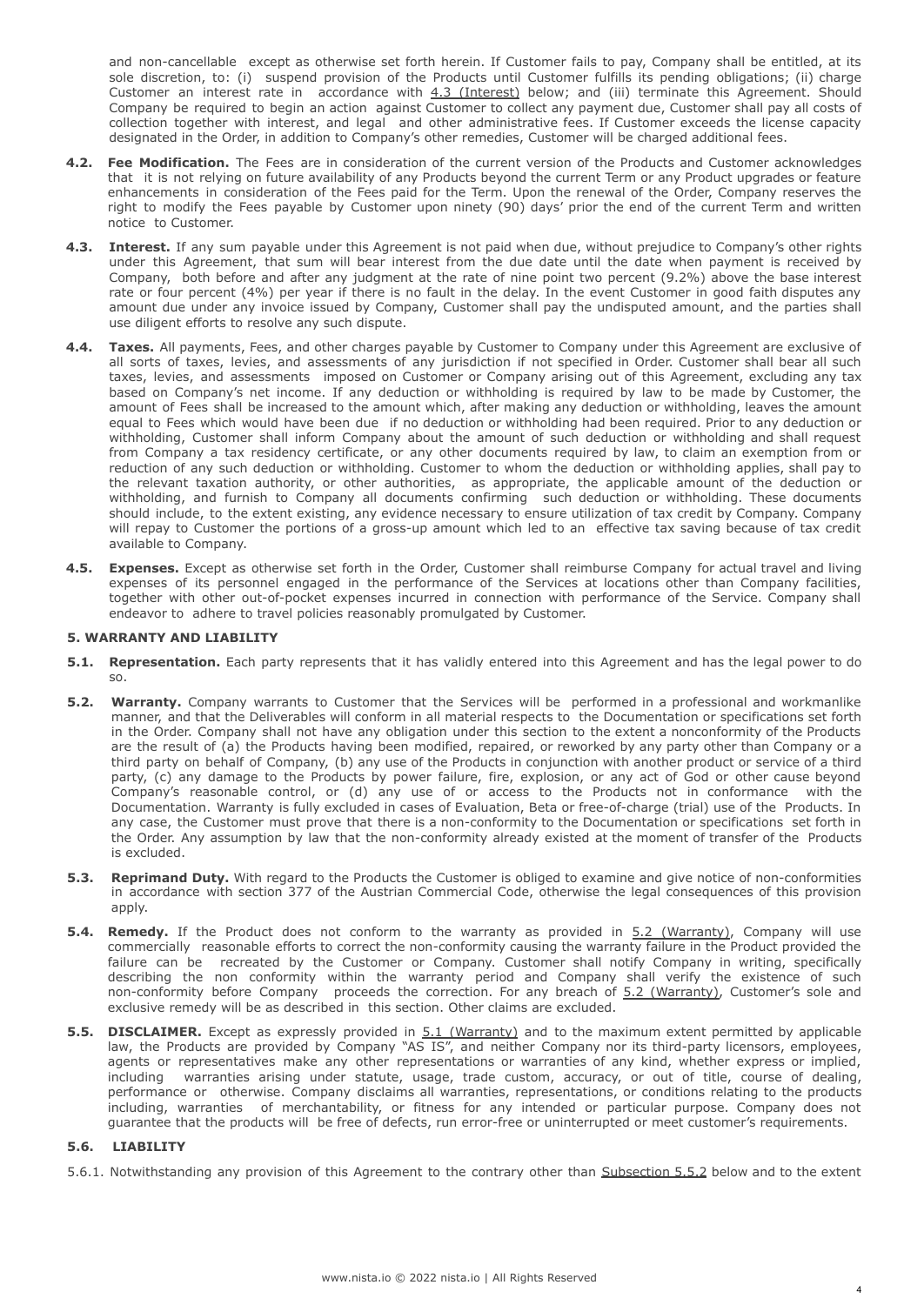permitted by applicable law (i) neither party shall be liable to the other party, for any consequential special, incidental, punitive or indirect damages, any loss of revenues or profits, loss of goodwill, loss of or inaccurate data, loss of use, failure of security mechanisms, interruption of business, costs of delay or any cost of cover arising out of this Agreement, whether or not such party has been advised of the possibility of such damages; and (ii) each party's aggregate liability for any claim arising out of this Agreement will be limited to the fees actually paid or payable by Customer pursuant to the Order that is the subject of such claim within twelve (12) months preceeding the date of the claim.

5.6.2. The provisions of Subsection 5.5.1 shall not apply to contractual penalties agreed between the Parties. Furthermore it shall not apply for a breach of sections 2.1 (Ownership), 3 (Product usage), 6 (Indemnity), 7 (Confidentiality), amounts owed by Customer, personal damage or damage that has been caused by gross negligence or intent.

# **6. INDEMNITY**

**6.1.** Customer shall defend, or at Customer's option, settle any Claim made or brought against Company, its directors, employees, Affiliates and agents by a third party arising out of (i) Customer's breach of its Product usage rights or restrictions, or (ii) Customer's operation of the Customer Systems and/or use of Customer Material, and shall indemnify Company from any and all costs, damages, liabilities, losses, and expenses (including attorneys' fees) incurred by or awarded against Company as a result of, or for amounts paid by Company under a court-approved settlement of a Claim.

Customer's obligations under this section include claims arising out of the acts or omissions of its Users and anyone who gains access to the Product as a result of Customer's failure to use reasonable security precautions, even if the acts or omissions were not authorized by Customer.

**6.2.** The obligations in this section 6 (INDEMNITY) apply only if (i) Company notifies Customer within three weeks in writing of a Claim, (ii) Company provides Customer with reasonable assistance, at the Company's reasonable and documented expense, and (iii) Company provides Customer with the right to control and the authority to settle a Claim, provided, however, that Customer will not settle a Claim that admits fault or liability of Company without Company's prior written consent (which shall not be unreasonably withheld) and (iv) Company will have the right to participate in the matter.

# **7. CONFIDENTIAL INFORMATION**

- **7.1. Confidentiality Obligations.** Except as otherwise set forth in a separate Non-Disclosure Agreement, the Recipient shall without time limitation (i) use Confidential Information solely for performing its obligations or exercising its rights under this Agreement, (ii) keep all Confidential Information in strict confidence; and (iii) not disclose, cause or permit disclosure of the Confidential Information to any third party, except as permitted under this Agreement. Specifically, the Recipient shall limit disclosure of any Confidential Information to its directors, officers, employees, Affiliates, agents, or representatives (collectively "**Representatives**") that have a "need to know" in order to carry out the purpose set forth above and ensure that such Representatives have signed an agreement containing disclosure and use provisions similar to those set forth herein. The Recipient shall be held responsible to the same standard of care as it applies to its own confidential information, which shall not be less than reasonable care. The Recipient is obliged to assign these obligations to his legal successor and is responsible for any breach by any natural person or entity he has disclosed Confidential Information.
- **7.2. Exceptions.** Confidential Information shall not include information that the Recipient can demonstrate (i) was in the Recipient's possession prior to disclosure under this Agreement; (ii) is or becomes publicly available through no fault of or failure to act by the Recipient in breach of this Agreement; (iii) was rightfully known by the Recipient prior to disclosure of such information by the Discloser to the Recipient; (iv) was independently developed by the Recipient without any use of or access to the Confidential Information; and (v) is required to be disclosed by a judicial or governmental order, and Discloser has been given timely notice (if legally permissible) of such order so that Discloser may seek legal remedies. If only particular parts or aspects of Confidential Information become subject to any of the foregoing exceptions, all other portions or aspects shall remain subject to this Agreement.
- **7.3. Contractual Penalty.** Any party violating the Confidentiality Obligations shall pay the other party a contractual penalty in the amount of EUR 5.000,00 for each violation and irrespective of fault. This contractual penalty clause does not exclude claims for further damage. However, the contractual penalty is payable only once per violation, irrespective of more than one contractual penalty clause applicable for the violation between the parties.

# **8. DATA PRIVACY AND IT-SECURITY**

- **8.1. Personal Data.** Each party warrants that it shall use, collect, store and/or process personal identifiable data or personal information as defined under and in accordance with any applicable privacy laws ("**Personal Data**").
- **8.2. Data Collection.** Each party acknowledges it is necessary for the cooperation to exchange and allow the use of the other party's contact information relating to their respective Representatives for (i) invoicing, billing and other business inquiries, (ii) contract and customer management and (iii) order fulfilment and deliveries to Customer ("**Contact Data**") and hereby authorizes such exchange, use and processing of Contact Data by the receiving party or its respective Affiliates. Each party agrees that it shall process Contact Data as a controller (where this concept is under the applicable law), in compliance with all applicable privacy laws and regulations and their respective privacy policies and in a safe and secure manner preventing unauthorized access, use or disclosure use of Contact Data only for the purposes outlined herein.
- **8.3. Data Processing**. It is under Customer's sole discretion and Company has no control over the nature, scope, or origin of, the data processed by the Products and Customer shall have sole responsibility for the adequacy, relevancy, accuracy, quality, and legality of it. Customer shall not use any Personal Data in connection with, to input into and process while using the Products. In no event shall Customer use sensitive Personal Data, such as information on health, sexual orientation, political orientation, race, etc. Unless a data processing agreement ("**DPA**") is executed, neither Party authorizes any exchange, use or processing of other Personal Data other than Contact Data.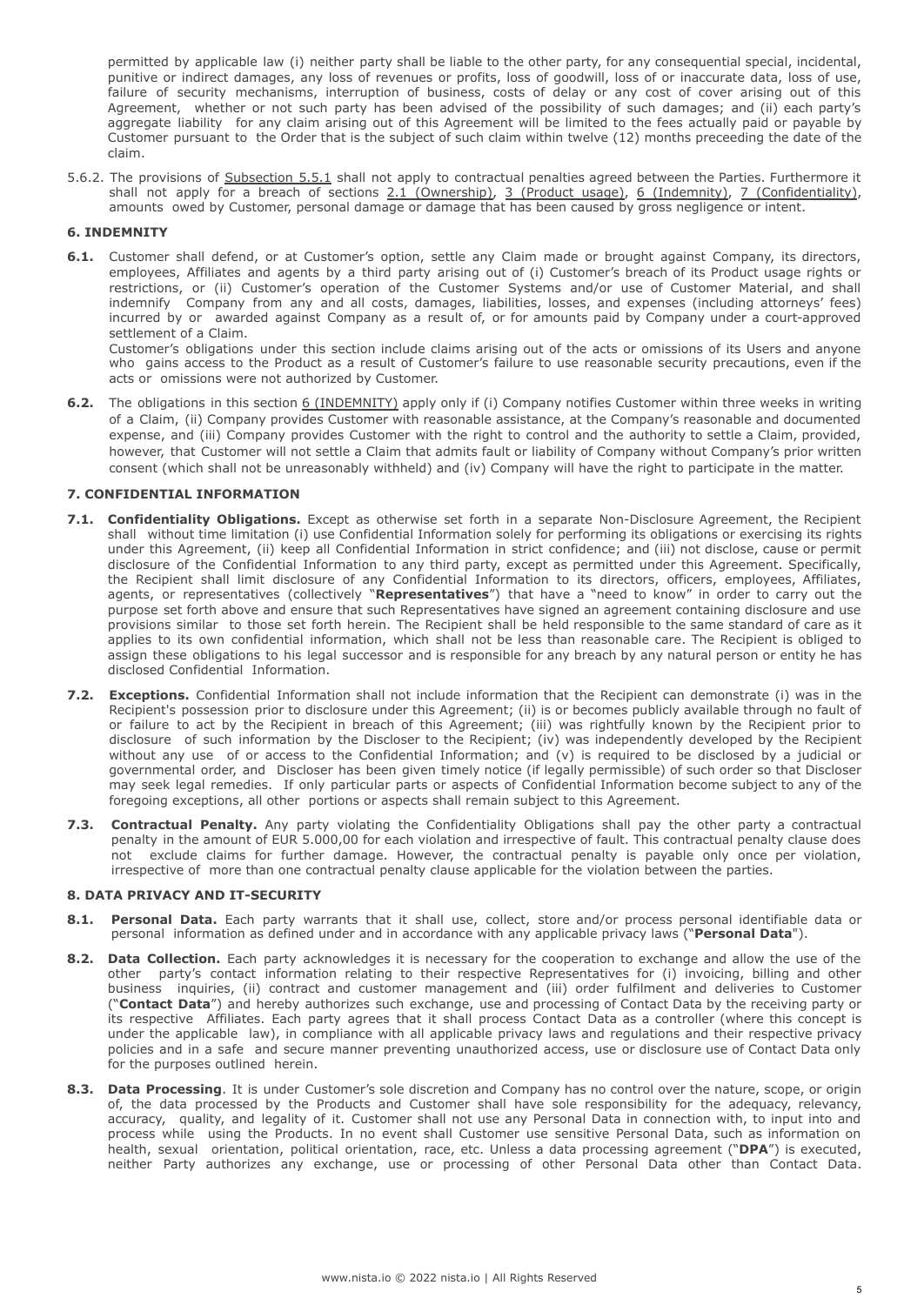Notwithstanding the foregoing, if a party requests a DPA to regulate the processing of Personal Data, the DPA shall be deemed an appendix to this Agreement.

- **8.4. Credentials.** Access credential for the Products may not be shared with third parties or by and between Users or other Customer's employees or contractors. Customer shall ensure that all Users keep their user IDs and passwords for the Product strictly confidential and not share such information with any unauthorized persons. User IDs are granted to individual, named persons and shall not be shared. Customer is responsible for all actions taken through use of Customer accounts and passwords. Customer agrees to notify Company immediately if Customer becomes aware of any unauthorized use of the Products.
- **8.5. Security.** Each Party will use adequate contractual and technical mechanisms to protect any data of the other party received by it. Customer acknowledges that use of the Product necessarily involves transmission of Customer Material over networks that are not owned, operated or controlled by Company, and Company is not responsible for any Customer Material's lost, altered, intercepted or stored across such networks. Company cannot guarantee that its security procedures will be error-free, that transmissions of Customer Material will always be secure or that unauthorized third parties will never be able to defeat Company security measures or those of Company's third-party hosting providers. Customer is solely responsible for maintaining the security of its Customer System. Company assumes no responsibility or liability for Customer Material.

# **9. TERM AND TERMINATION**

- **9.1. Term.** This Agreement shall remain in effect for the Term of each underlying Order, unless terminated earlier in writing pursuant to the terms of this section. Upon the renewal of an Order, this Agreement shall be applicable to the extent of any variations set out in the Order.
- **9.2. Renewals.** Unless otherwise stated in the Order, upon expiration of the initial Term, the Term shall automatically renew for successive periods of twelve (12) months each at then current Company list pricing, unless a party cancels such renewal by notifying the other party in writing at least sixty (60) days prior to the expiration of the then-current term. The quantity and license metrics (such as number of Users subscribed or virtual user hours) during any automatic renewal Term shall be the same as of the previous Term unless otherwise agreed at the moment of renewal.
- **9.3. Termination for Breach.** Either party may terminate this Agreement immediately upon written notice to the other party, if the other party is in material breach of this Agreement and fails to correct the breach within thirty (30) days following written notice from the other party specifying the breach. Violations of sections 2 (IP RIGHTS), 3 (Product usage), 4 (FEES), 7 (Confidentiality) and 8 (DATA PRIVACY AND IT-SECURITY) are in any case considered as a material breach of this Agreement. Notwithstanding anything to the contrary, Company may alternatively suspend use of the Product, if Customer violates the Product usage restrictions or if any undisputed sum payable under this Agreement is past due for longer than thirty (30) days. Any use of the Products in breach of this Agreement or the Documentation, that in Company's reasonable judgment threatens the security, integrity or availability of the Product, may result in immediate suspension of Customer's access to the Product. Company shall use commercially reasonable efforts to provide Customer with prior written notice of any planned suspension and an opportunity to remedy such violation or threat before the suspension occurs.
- **9.4. Termination for Insolvency.** Either party may terminate this Agreement immediately upon written notice to the other party with the opening of insolvency proceedings concerning the assets of the other party, but only if the termination does not endanger the continuity of this party or if such insolvency proceeding can not be initiated due to the lack of cost-covering assets for the insolvency proceeding itself.
- **9.5. Effect of Termination.** Expiration or termination of this Agreement will not relieve any party of its obligations to pay any amounts accrued or otherwise owed under this Agreement. Upon termination or non-renewal of this Agreement, all usage or access rights granted to Customer hereunder shall terminate and Customer shall not use the Products, and Company shall have no further obligation to provide the Products. Customer must remove any Customer Materials in the Platform Services prior to termination. Upon termination of an Order for Services or Deliverables, Customer shall pay Company any unpaid fees and expenses incurred on or before the termination date on a time and material basis, based on the rates agreed in the Order. In addition, no later than ten (10) calendar days after termination or non-renewal, each party shall return or certify destruction of all Confidential Information in its possession or control to the other party, if so requested. Any provision that is intended to continue after expiration or termination shall not be affected by the termination of this Agreement.

# **10. MISCELLANEOUS**

- **10.1. Notices.** All notices shall be in writing and addressed to the office location of the parties as set out in the Order or to such address as either party may later provide in writing to the other party by certified or registered mail, courier or email or through Customer's account.
- **10.2. Publicity.** For marketing and promotional purposes, Customer explicitly agrees that Company may identify Customer in Company's promotional, marketing or other materials and refer to Customer by name, trade name and trademark as applicable. Customer hereby grants to Company a license to use Customer's name and applicable trademarks in accordance with this section.
- **10.3. Non-Solicitation.** During the term of this Agreement and for one year thereafter, neither party will solicit any of the other party's employees or contractors to leave their current employment or engagement with the other party. The placement of general employment solicitations and advertisements in public media (e.g. newspapers, company website postings, internet recruiting sites), or the engagement of a recruiting firm who solicits the other party's employees as part of a general solicitation effort, without any direction from the hiring party to solicit individuals from such other party, will not constitute a breach of the terms of this section.
- **10.4. Injunctive Relief.** Each party acknowledges and agrees that any breach of its obligations with respect to Confidential Information and IP Rights may cause substantial harm to the other party that could not be remedied by payment of